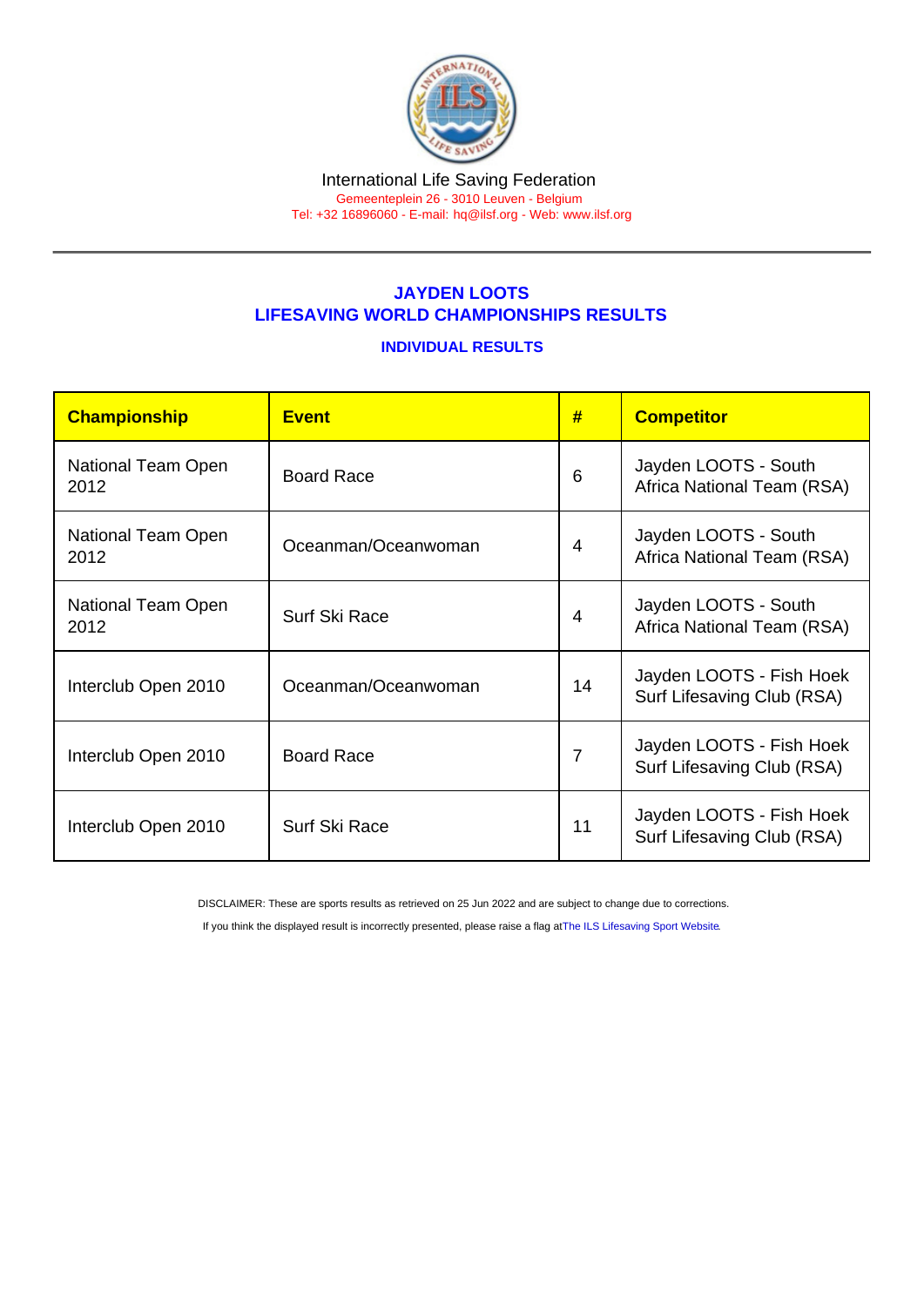## JAYDEN LOOTS LIFESAVING WORLD CHAMPIONSHIPS RESULTS

## TEAM RESULTS

| Championship               | Event                        | #              | <b>Competitors</b>                                                                                                 |
|----------------------------|------------------------------|----------------|--------------------------------------------------------------------------------------------------------------------|
| National Team Open<br>2012 | Oceanman/Oceanwoman<br>Relay | 1              | South Africa National Team<br>(RSA)<br>Chad HO, Jayden LOOTS, Ryle<br>DE MORNY, Blane WOOD                         |
| National Team Open<br>2012 | <b>Board Rescue Race</b>     | 3              | South Africa National Team<br>(RSA)<br>Paul VAN ACHTERBERGH,<br>Jayden LOOTS                                       |
| Interclub Open 2014        | Oceanman/Oceanwoman<br>Relay | $\overline{7}$ | Fish Hoek Surf Lifesaving Club<br>(RSA)<br>Brandon KILBRIDE, Jayden<br>LOOTS, Dominic NOTTEN,<br>Nicholas NOTTEN   |
| Interclub Open 2008        | <b>Board Rescue Race</b>     | 8              | Fish Hoek Surf Lifesaving Club<br>(RSA)<br>Jayden LOOTS, Lyle<br><b>MAASDORP</b>                                   |
| Interclub Open 2010        | <b>Beach Relay</b>           | 8              | Fish Hoek Surf Lifesaving Club<br>(RSA)<br>Craig FLANAGAN, Jayden<br>LOOTS, Jasper MOCKE,<br><b>Dominic NOTTEN</b> |
| Interclub Open 2010        | Oceanman/Oceanwoman<br>Relay | 9              | Fish Hoek Surf Lifesaving Club<br>(RSA)<br>Jayden LOOTS, Lyle<br>MAASDORP, Jasper MOCKE,<br><b>Dominic NOTTEN</b>  |